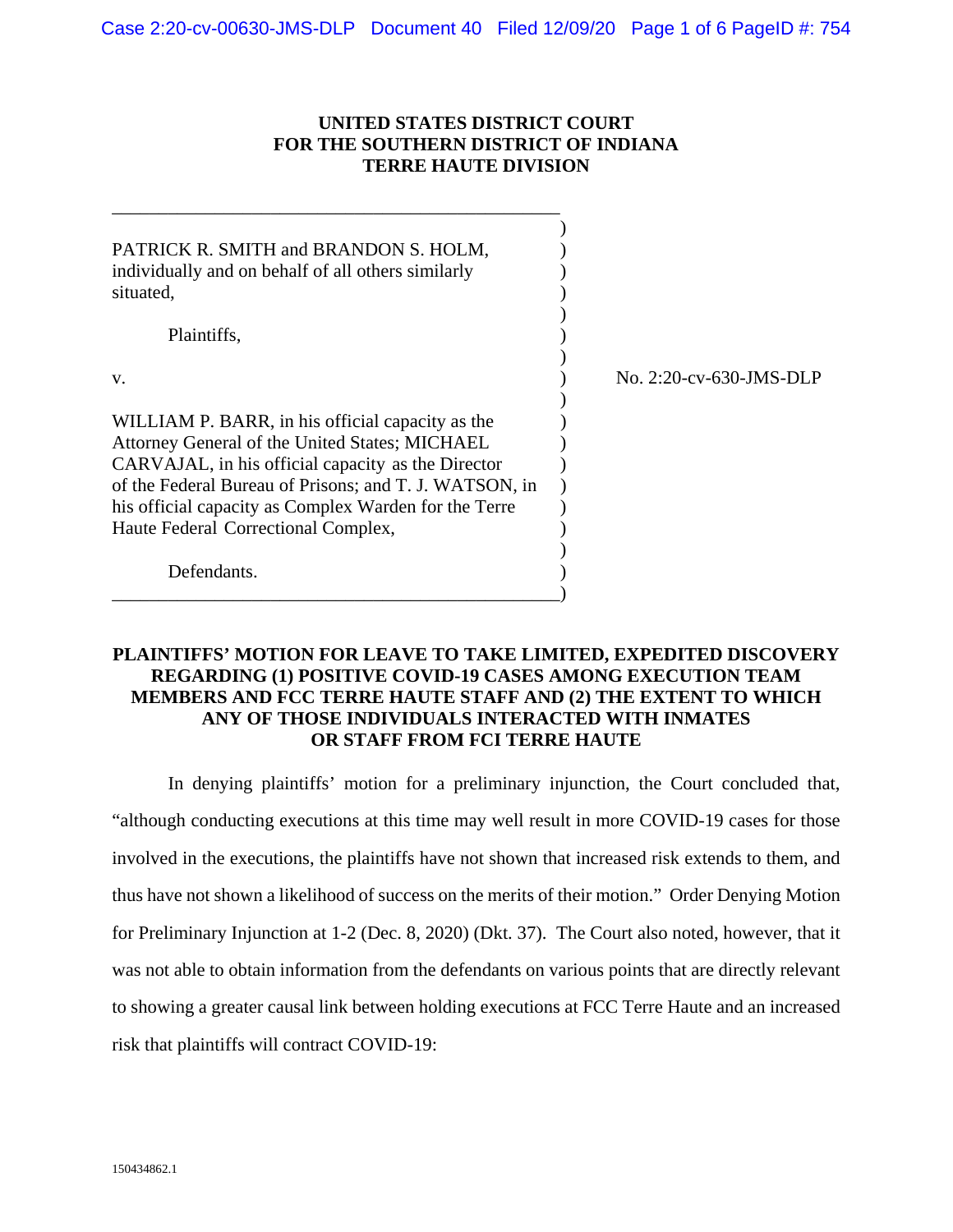Counsel for the government did not know whether any of the 21 staff who are currently COVID-positive were among the 70 FCC staff who performed executionrelated duties at Mr. Hall's execution. Although contact tracing for the six COVIDpositive execution team members were presumably conducted, *see* dkt. 28-1 at ¶ 24, counsel for the government did not know if contact tracing for these individuals resulted in the discovery of additional COVID-19 cases at FCC Terre Haute. The Court is unfortunately hamstrung by the limited information the government chose to disclose.

#### *Id.* at 11.

Plaintiffs are of course equally hamstrung, as the best evidence of the causal link that the Court found lacking resides with the Bureau of Prisons and officials at FCC Terre Haute. Defendants came forth with specific information about the Execution Team members who tested positive after Mr. Hall's execution only because plaintiffs noted in their reply brief that the defendants had acknowledged "some" positive cases among Execution Team members but provided no details. And they were able to supply that information quickly, within hours of obtaining plaintiffs' reply brief. *See* Dkt. 33.

Plaintiffs greatly appreciate the Court's careful consideration of the issues presented in this case. The issues are extremely important for all concerned. For plaintiffs, they are a potentially a matter of life or death. Another inmate from FCI Terre Haute (where plaintiffs are housed) died from COVID-19 this week,<sup>1</sup> one or more additional inmates appear to have recently died from USP Terre Haute, and the number of positive inmate cases at FCC Terre Haute now stands at **326** as of December 8, up from **264** on Dec 7 and **202** on Dec 4. *See* https://www.bop.gov/coronavirus/ (visited 12/8/20). That is why plaintiffs respectfully urge the Court to authorize plaintiffs to submit limited discovery requests to the defendants, to be responded to on an expedited basis.

<u>.</u>

<sup>1</sup> "Inmate at federal prison dies of COVID-19 as positive cases exceed 300," https://www.tribstar.com/news/inmate-at-federal-prison-dies-of-covid-19-as-positive-casesexceed-300/article\_63143ce6-3994-11eb-bff3-9bff0a8a1850.html.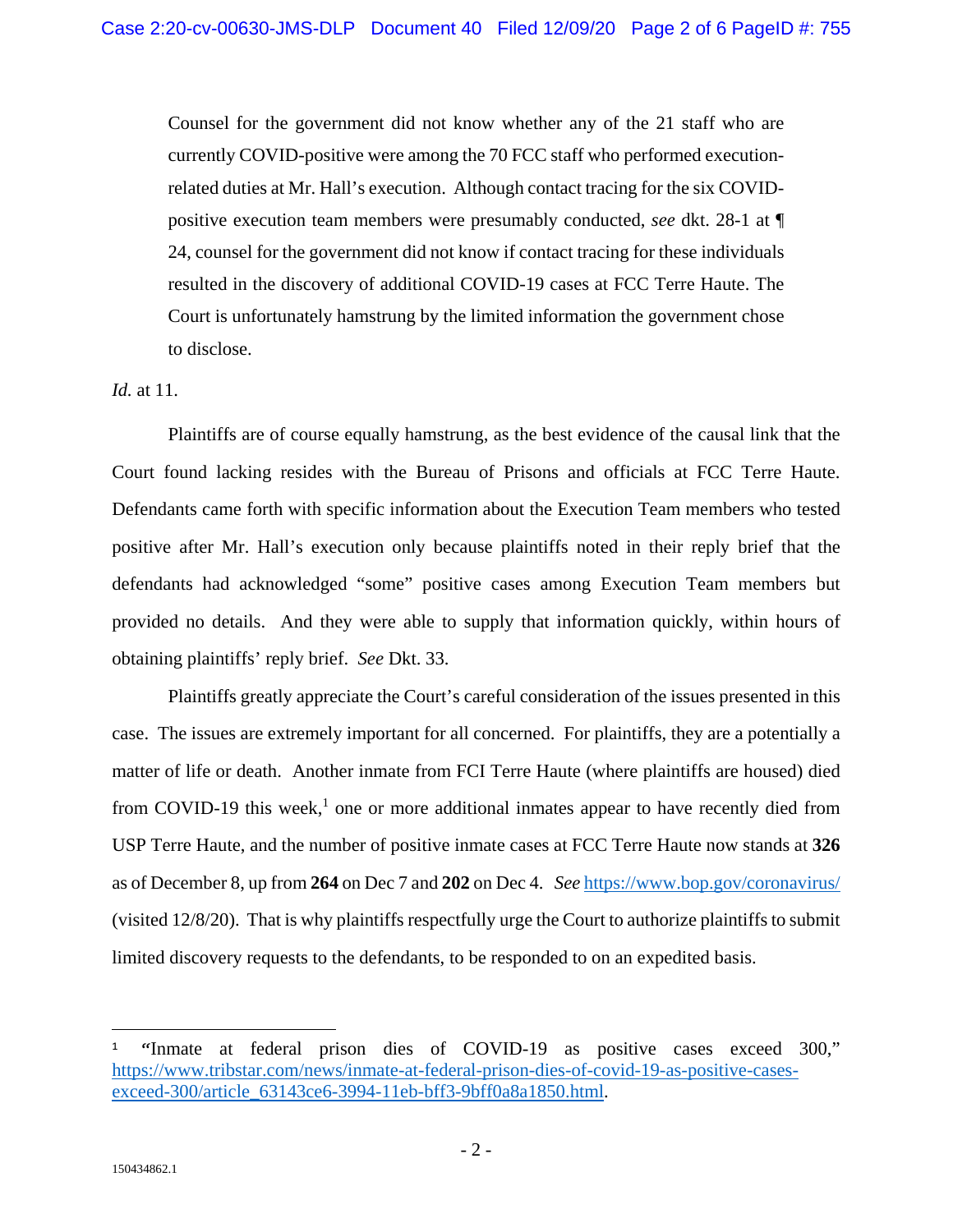The discovery requests consist of three requests for documents and five interrogatories, as set forth below. The documents can be produced as attorneys' eyes only and with any filings submitted to the Court to be either filed under seal or filed using numeric or other alternative identifiers in lieu of the names of FCC Terre Haute employees or the Execution Team members. The name of any individual whose name is prohibited by law from being disclosed, such the executioners in the Death Room, can be redacted and replaced with alternative identifiers by the defendants.

Plaintiffs respectfully ask that the Court require the defendants to provide the requested discovery by midnight on December 9th, so that it can be reviewed and, if warranted, called to the Court's attention in advance of the execution of Brandon Bernard by way of a short motion for reconsideration of plaintiffs' emergency motion for a preliminary injunction. Mr. Bernard's execution is apparently scheduled for 6:00 pm on Thursday, December 10th. This is an extremely short response time, but the requested documents and information should be readily accessible to the defendants, and there is genuine urgency given the two executions scheduled for Thursday and Friday of this week. If the Court concludes that imposing a response deadline of midnight tonight is not reasonable notwithstanding the urgency of the current situation, plaintiffs respectfully ask the Court to order the defendants to respond to plaintiffs' discovery requests by the close of business on December 15th, so that documents and interrogatory responses can be reviewed and, if warranted, called to the Court's attention in advance of the three executions that are scheduled in January 2020.

The document requests and interrogatories that plaintiffs would like the defendants to respond to are as follow:

#### **Document Requests**:

1. Complete contact tracing records for the staff member who was identified as testing positive in *Hartkemeyer v. Barr*, 2:20-cv-0336-MMS-DLP, Dkt. 77-1,<sup>2</sup> including records

 $\overline{a}$ 

 $2$  We have attached as Exhibit 1 a handful of contact tracing records that were obtained by the ACLU through FOIA requests. They are heavily redacted and do not appear to be a complete set of the records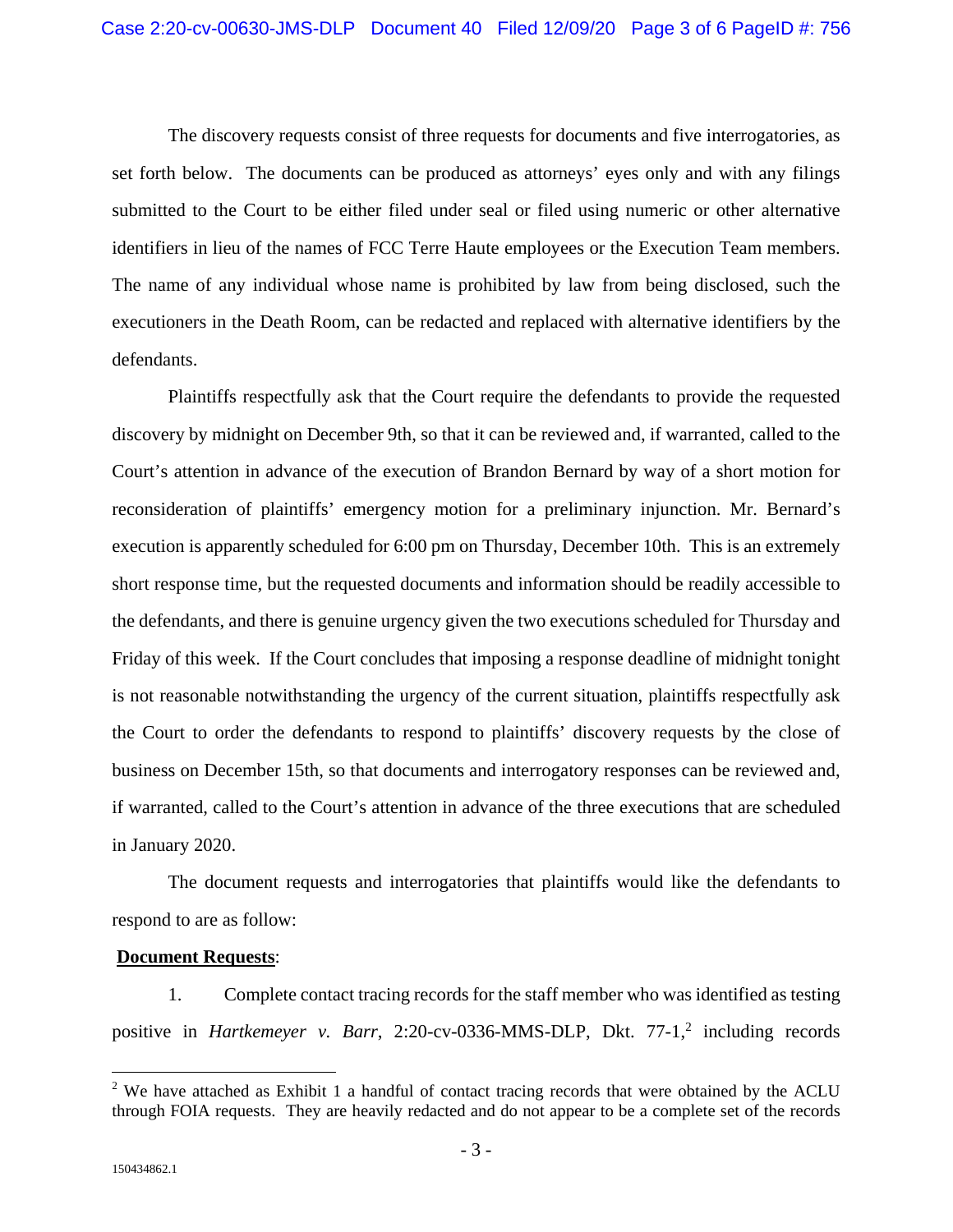identifying all inmates who were exposed to that staff member and the results of any COVID-19 tests administered to those prisoners. The Court discussed the contact tracing of this staff member on p. 9 of its Order Denying Motion for Preliminary Injunction.

2. Complete contact tracing records and COVID-19 test records for every member of any Execution Team who tested positive for COVID-19 within three weeks of any of the executions that were held at FCC Terre Haute in August or September 2020 (a total of four executions) or in November 2020 (Mr. Hall's execution), including but not limited to the eight (8) members of the Execution Team for Mr. Hall's execution who were referenced in this case in the Declaration of Rick Winter at ¶ 8 (ECF 33-2) (Dec. 7, 2020).

3. Complete contact tracing records and COVID-19 test records for all FCC Terre Haute staff members who tested positive for COVID-19 within three weeks of assisting in any way in any of the executions that were held at FCC Terre Haute in August or September 2020 (a total of four executions) or in November 2020 (Mr. Hall's execution).

## **Interrogatories:**

1. Identify all employees of FCC Terre Haute whose work duties include working at FCI Terre Haute who assisted in any way in the executions held at FCC Terre Haute in August, September and November 2020; identify the executions on which they assisted; provide a short description of their execution-related responsibilities for each execution; and state whether and when each such employee has tested positive for COVID-19.

2. Identify the number of FCC Terre Haute employees whose work duties include working at FCI Terre Haute who have tested positive for COVID-19, and provide for each employee the date on which he or she tested positive.

3. Identify the number of employees from FCC Terre Haute who assisted in any of the executions held at FCC Terre Haute and who tested positive for COVID-19 within three weeks

 $\overline{a}$ 

that are associated with a given instance of contact tracing, but they show the type of information that contract tracing records will disclose, including which unit/facility the employee worked in within 48 hours prior to testing positive, the number of known staff and inmate contacts, and whether the staff members had contact with the employee in question wore masks. These are also found as Filing No. 13-28 (11/30/20).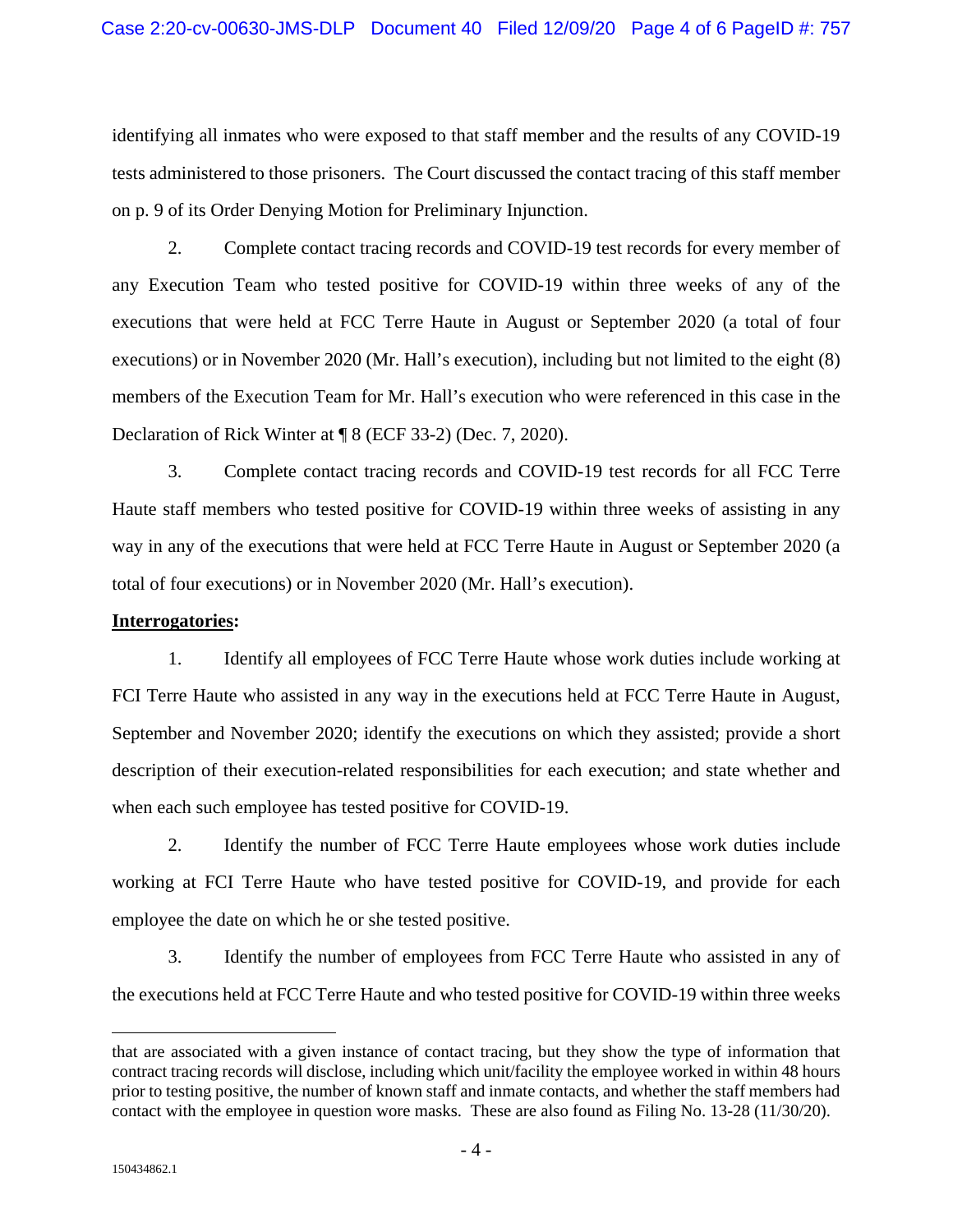of an execution on which they assisted, and provide the dates on which each such employee tested positive.

4. Identify the number of Execution Team members and FCC Terre Haute staff members who tested positive for COVID-19 following the executions held at FCC Terre Haute in August, September, and November 2020 but for whom defendants do not have contact tracing records, and state why such records do not exist.

5. For the executions held in August, September and November 2020, identify all instances in which members of an Execution Team (a) spent time in any buildings in FCI Terre Haute or (b) interacted with any inmates other the inmate who was executed, and state for each such instance why the team member was at FCI Terre Haute or interacted with the inmate(s).

# **CONCLUSION**

Plaintiffs ask the Court to allow the limited discovery set forth above, and to require the defendants to provide documents and interrogatory responses on an expedited basis, ideally by midnight on December 9, 2020, but in all events by the close of business on December 15, 2020. Dated: December 9, 2020 Respectfully submitted,

# /s/ *Robert A. Burgoyne* \_\_\_\_\_\_\_\_\_

John R. Maley Barnes & Thornburg LLP 11 South Meridian Street Indianapolis, Indiana 46204-3535 Telephone: (317) 231-7464 (direct) John.maley@btlaw.com

Robert A. Burgoyne, *pro hac vice* Caroline M. Mew, *pro hac vice* Perkins Coie LLP 700 13th St. NW, Suite 800 Washington, DC 20005-3960 Telephone: (202) 654-1767 rburgoyne@perkinscoie.com cmew@perkinscoie.com

Attorneys for Plaintiffs